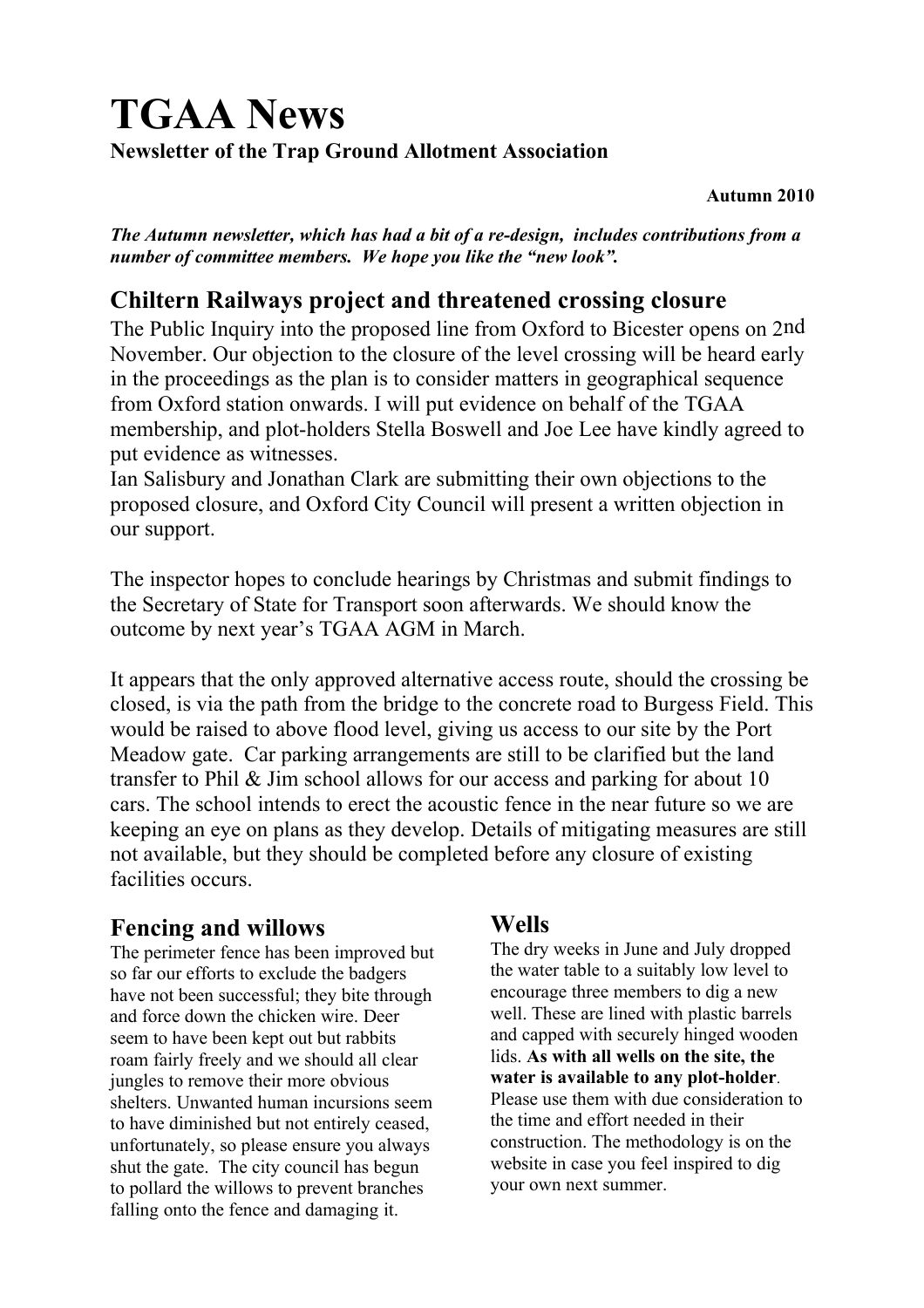#### **Grand plant sale success**

Peter and Carol steered us through another enjoyable and highly successful sale this year. Plants yielded £975 and a generous TGAA member wrote a cheque for £25 to round off the record £1000 raised. A minisale at the shop later raised another £70, so our funds are back in good shape for the next crop of expenses. Many thanks to all those who cultivated and provided the excellent selection of flowering plants, ferns, and vegetable seedlings. And of course to those who helped on the day.

# **Discounts at local garden centres**

Yarnton nurseries would give members a 10% discount if we had a way of demonstrating membership. We are thinking of introducing an optional annual membership card available to members on request at a nominal cost of (say) £2 to cover costs. If we went ahead we would ask other local suppliers if they would also give us a discount. If you have any views on this please send them to Ginny at [virginia.wallis@whatho.net.](mailto:virginia.wallis@whatho.net)

## **Compost**

John Ashby's labours on our behalf have provided a welcome local recycling facility and some excellent compost. I am sure everyone who has dumped their weeds is grateful to him. Please follow his requests for order in the separation of stuff as explained in periodic e-mails and notices.

#### **Machinery**

Jonathan Clark would like to remind members about the shared equipment. which includes mowers, strimmers and cultivators. Since we have them, it would be good to see them used. Full details are on the TGAA website at [http://www.trapgroundallotments.org.uk/sh](http://www.trapgroundallotments.org.uk/sharedequipment.html) [aredequipment.html](http://www.trapgroundallotments.org.uk/sharedequipment.html) , but all you have to do to get access to the equipment is contact Jonathan Clark on 07725 121128) or at  [jonathan.clark@whatho.net.](mailto:jonathan.clark@whatho.net)

For insurance purposes we ask that you sign a form stating that you understand how to use the equipment safely before you use it; instruction is available. If you break something, or find it broken, please let Jonathan know so he can get it repaired. The people at Aladdin help us maintain the equipment, sometimes for no charge, so if you have a surplus of any produce, they are worthy (and appreciative) recipients.

#### **Mowing**

I would like to thank the mowing team - Chris Goodall, Dick Dendy, Dave Taylor, Gerald Sacks, Jim Moore, Kate Lack, Peter Jarvis, Bob Crabtree and Tony Hollander for keeping the major public paths well mown and tidy. The mowing team mow all the major public paths, and many of the private paths between individual allotment plots. If you want your path included in the general duty, the trick is to make sure it is at least three feet wide, free from all obstacles including netting, bricks and overhanging trees, and preferably forms part of a circuit so the mower doesn't have to back out or perform three point turns in confined spaces.

I would also like to give special thanks to John Porter. John doesn't mow the major public paths, but he does mow many of the private paths all over the allotment site. He does it a remarkable number of times during the growing season, helping many of us who would otherwise have more to mow ourselves. (Not least to be thanked, is Jonathan himself, who mows and organises the team.) Tony.

### **Photo comp 2010**

A reminder that this year's photographic competition theme is "harvest" and that entries – a maximum of three per person – should be submitted by 31 October. Details on the TGAA web site. All entries will be displayed electronically at the Harvest Supper….